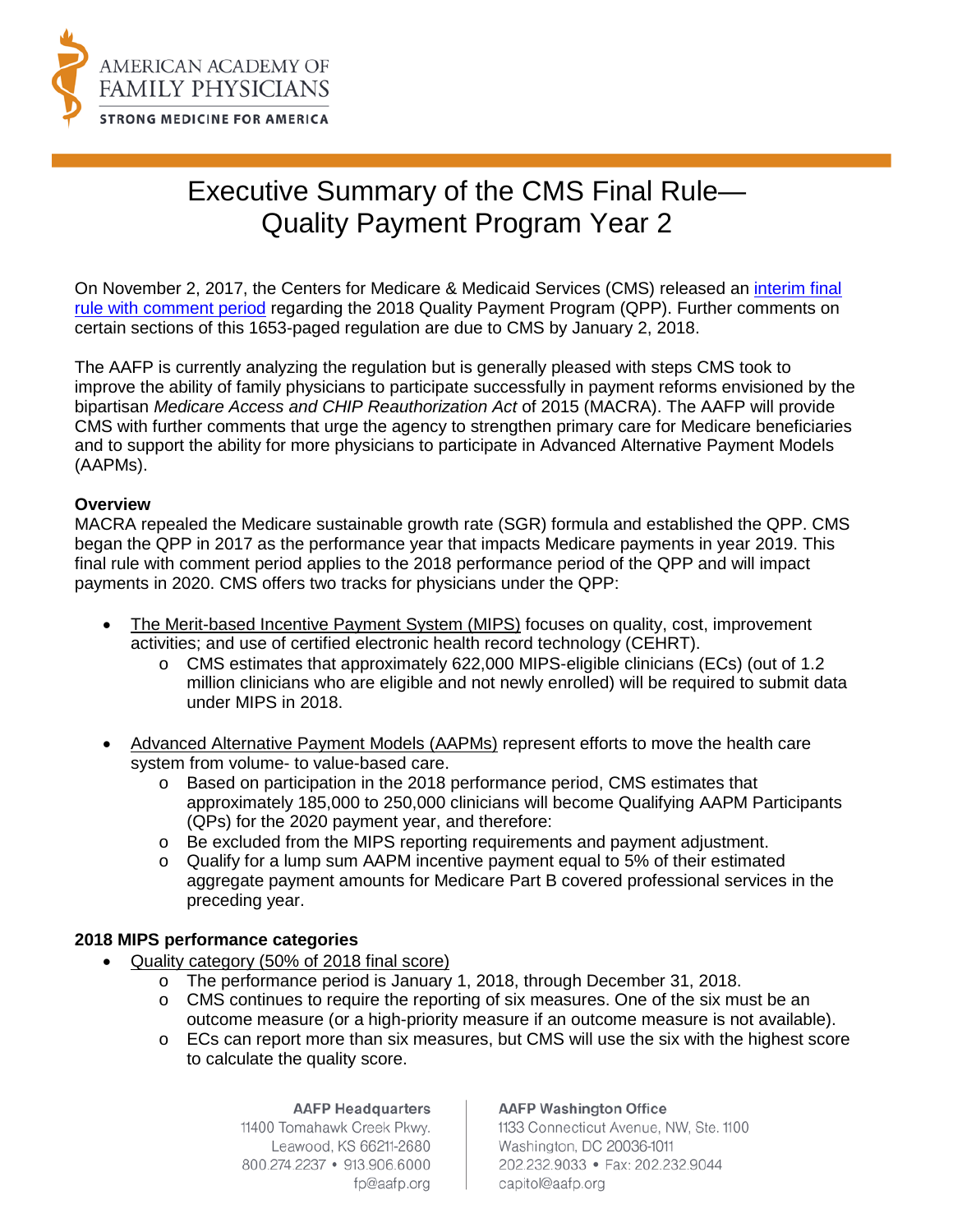- $\circ$  CMS finalized its methodology for calculating improvement in the quality category, beginning with the 2020 payment year.
- $\circ$  CMS finalized the data completeness threshold at 60% (instead of 50%) for data submitted on quality measures using qualified clinical data registries (QCDRs), qualified registries, via EHR, or Medicare Part B claims.
- o Measures that fall below the data completeness threshold will receive one point. Small practices (15 or fewer) will receive three points for measures that fall below the data completeness threshold.
- o CMS will phase out topped-out measures over 4 years.
- o No additional cross-cutting measure requirements were added in 2018 and the agency specified that the Consumer Assessment of Healthcare Providers and Systems (CAHPS) for MIPS continues to be optional.
- Cost category (10% of 2018 final score)
	- o CMS had discussed weighing this category at zero—as is the case in 2017, but finalized cost at a 10% weight in the 2018 performance period "to ease the transition to a 30% weight for the cost performance category" in the 2019 performance period.
	- o CMS will calculate the cost category for the full 2018 performance period.
	- $\circ$  CMS will continue to use the total per capita costs for the all attributed beneficiaries measure and the Medicare Spending per Beneficiary (MSPB) measure that were adopted in the 2017 MIPS performance period. However, CMS will not use the 10 episode-based measures that were adopted for the 2017 MIPS performance period. CMS aims to provide performance feedback on the MSPB and total per capita cost measures by July 1, 2018, and will offer feedback on newly developed episode-based cost measures in 2018.
	- $\circ$  CMS finalized its methodology to calculate measure improvement for the cost category, starting with the 2020 payment year.
- Advancing Care Information (ACI) category (25% of 2018 final score)
	- o CMS will allow 2014 Edition and/or 2015 CEHRT in the 2018 performance period and provide a 10% bonus for using only 2015 CEHRT.
	- o There was no change to the scoring policies for ACI. Clinicians must report all of the base score measures to receive an ACI score.
	- o CMS had already finalized policy that the performance period for the ACI performance category ranges from, at minimum, a continuous 90-day period up to and including the full year. In this regulation, CMS finalized similar policy for the 2019 performance period.
	- o ECs can earn 10 percentage points in their performance score for reporting to any single public health agency or clinical data registry to meet any of the measures associated with the Public Health and Clinical Data Registry Reporting objective. An EC can earn an additional 5-percentage-point bonus for reporting to more than one such agency or registry.
	- o CMS finalized a significant hardship exception for MIPS-eligible clinicians in small practices.
	- $\circ$  ECs can earn a 10% bonus under the ACI category if an IA is completed using CEHRT.
- Improvement Activities (IA) category (15% of 2018 final score)
	- o CMS added a new, optional, "medium-weighted" IA pertaining to accredited performance improvement continuing medical education (PI-CME).
	- o CMS added a new, optional, "high-weighted" IA if a clinician attests to using appropriate use criteria (AUC) through a qualified clinical decision support mechanism for all applicable imaging services furnished in an applicable setting.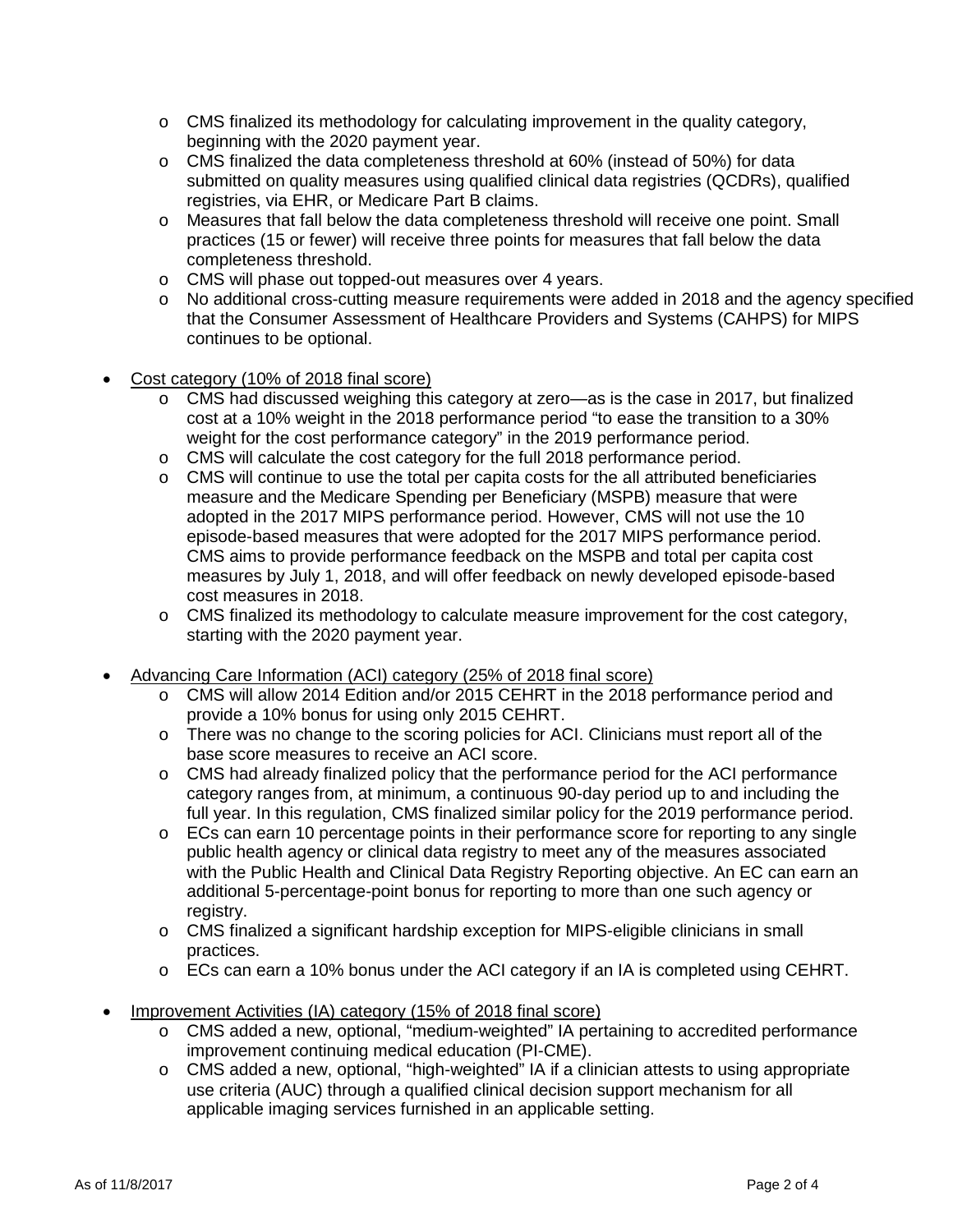- o CMS specified that ECs will report IAs for at least a continuous 90 days during the performance period.
- o As detailed in Tables F and G of the regulation, CMS finalized 21 new IAs (some with modification) and made changes to 27 previously adopted IAs (some with modification and including one removal).
- o CMS changed the weight of the "TCPi Participation" activity to medium. It was weighted as high for the 2017 performance period.
- $\circ$  CMS finalized a 50% threshold regarding the number of practice sites within a tax identification number (TIN) that must be recognized as patient-centered medical homes (PCMHs) for that TIN to receive full credit within the IA category for the 2018 performance period (2020 MIPS payment year) as well as future years.

# **2018 MIPS policies impacting small practices**

- Virtual groups are available as a voluntary option, and those that choose this participation option will need to make an election by December 31, 2017, to qualify for the 2018 performance period. Individuals and groups must be above the low-volume threshold to participate in a virtual group.
- Low-volume threshold changes are estimated to exclude additional individual MIPS-eligible clinicians or groups. While the 2017 performance period threshold is ≤\$30,000 in Part B allowed charges OR ≤100 Part B beneficiaries, for the 2018 performance period, CMS will exclude individual MIPS-eligible clinicians or groups with ≤\$90,000 in Part B allowed charges OR ≤200 Part B beneficiaries. CMS will continue to review this threshold for future performance years.
- The agency's definition of certified PCMH will consider the term "recognized" to mean the same as "certified" for a PCMH or comparable specialty practice, as was the case in the 2017 performance period.
- Small-practice bonus points will also be available. Five points will be added to the final scores of practices with 15 or fewer ECs who submit data for at least one MIPS performance category.
- Annual hardship exception added for the ACI category for practices of 15 or fewer eligible clinicians.
- CMS will no longer require self-identification for small practices, non-patient facing MIPS ECs, or practices located in rural areas or geographic health professional shortage areas (HPSAs). CMS will use historical claims data to make small practice determinations. This is based on the number of NPIs billing under the TIN and could include NPIs that are not MIPS eligible clinicians.

## **Additional 2018 MIPS performance period policies**

- The performance threshold is being raised to 15 points for the 2018 performance year (from three points in the 2017 performance period). The threshold for exceptional performance remains 70 points.
- CMS will measure improvements in the quality and cost performance categories, and ECs are eligible for potential bonus points for improvement.
- Complex-patient bonus points will be available. Clinicians can earn up to five bonus points for treatment of complex patients (the sum of the average Hierarchical Condition Categories (HCC) risk score and the proportion of dually eligible beneficiaries treated). In the proposed rule, the agency proposed up to three points for such patients.
- Part B drug costs will be included in MIPS payment adjustments.
- For ECs impacted by hurricanes Irma, Harvey, Maria, wildfires, and other natural disasters, CMS will automatically reweight the quality, ACI, and IA performance categories at 0% of the final score. These ECs would not be subject to any 2019 payment adjustment.